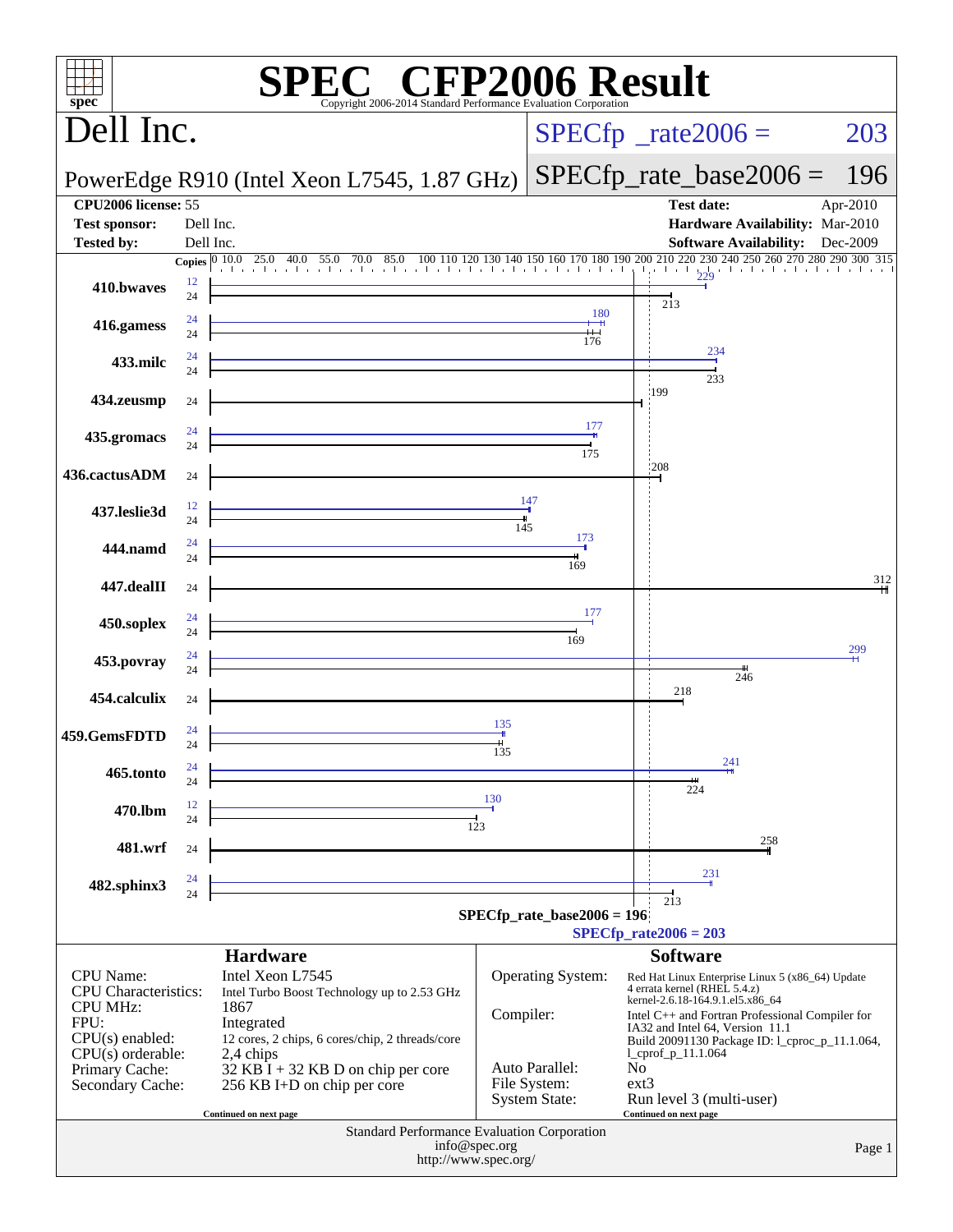

**[Submit Notes](http://www.spec.org/auto/cpu2006/Docs/result-fields.html#SubmitNotes)**

[482.sphinx3](http://www.spec.org/auto/cpu2006/Docs/482.sphinx3.html) 24 **[2192](http://www.spec.org/auto/cpu2006/Docs/result-fields.html#Median) [213](http://www.spec.org/auto/cpu2006/Docs/result-fields.html#Median)** 2194 213 2191 213 24 2021 231 **[2022](http://www.spec.org/auto/cpu2006/Docs/result-fields.html#Median) [231](http://www.spec.org/auto/cpu2006/Docs/result-fields.html#Median)** 2028 231 Results appear in the [order in which they were run.](http://www.spec.org/auto/cpu2006/Docs/result-fields.html#RunOrder) Bold underlined text [indicates a median measurement.](http://www.spec.org/auto/cpu2006/Docs/result-fields.html#Median)

The config file option 'submit' was used. numactl was used to bind copies to the cores

#### **[Operating System Notes](http://www.spec.org/auto/cpu2006/Docs/result-fields.html#OperatingSystemNotes)**

'ulimit -s unlimited' was used to set the stacksize to unlimited prior to run

#### **[Platform Notes](http://www.spec.org/auto/cpu2006/Docs/result-fields.html#PlatformNotes)**

 vm.zone\_reclaim\_mode = 1 in /etc/sysctl.conf file BIOS Settings: Power Management = Maximum Performance (Default = Active Power Controller)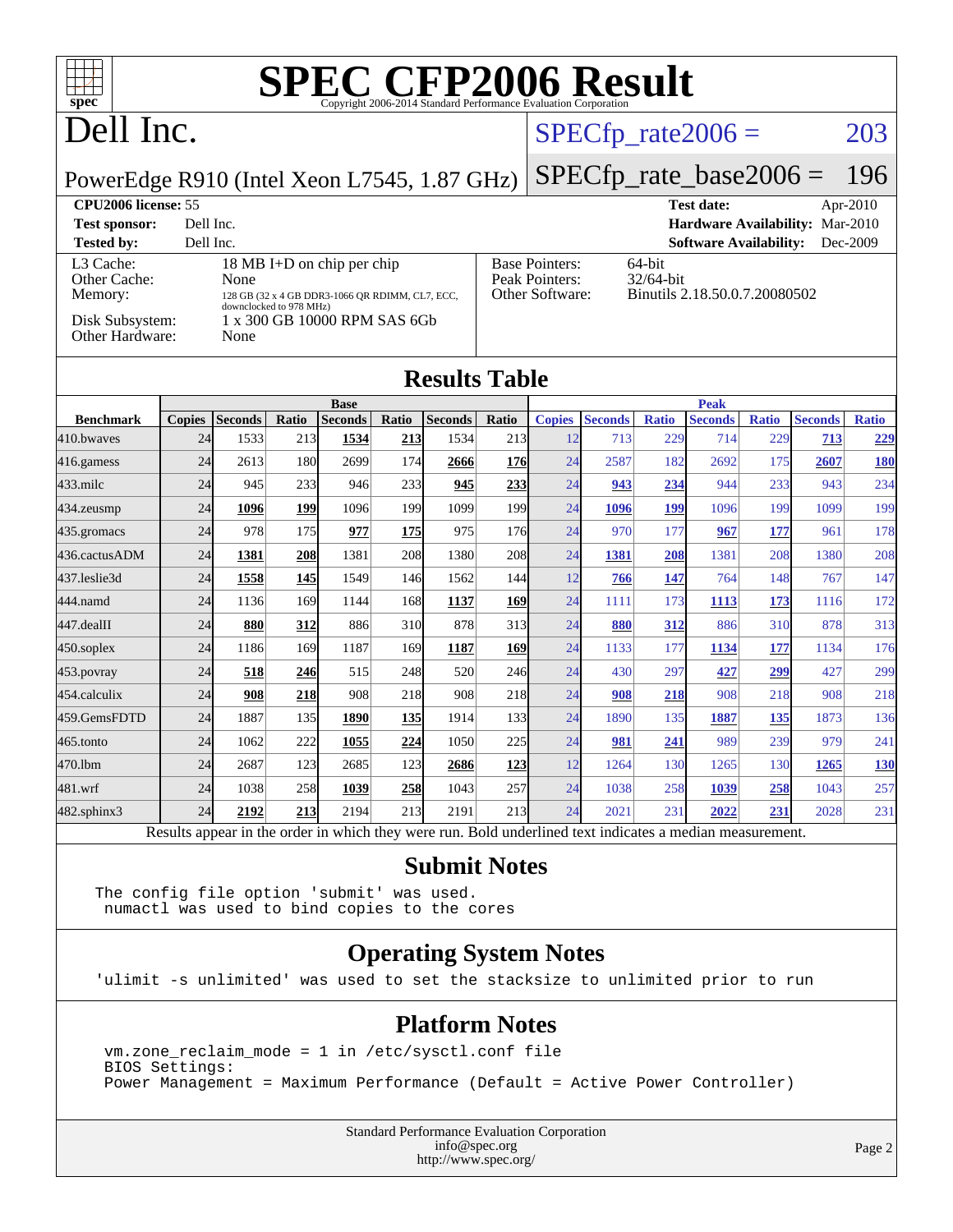

### Dell Inc.

 $SPECTp_rate2006 = 203$ 

PowerEdge R910 (Intel Xeon L7545, 1.87 GHz) [SPECfp\\_rate\\_base2006 =](http://www.spec.org/auto/cpu2006/Docs/result-fields.html#SPECfpratebase2006) 196

**[Tested by:](http://www.spec.org/auto/cpu2006/Docs/result-fields.html#Testedby)** Dell Inc. **[Software Availability:](http://www.spec.org/auto/cpu2006/Docs/result-fields.html#SoftwareAvailability)** Dec-2009

**[CPU2006 license:](http://www.spec.org/auto/cpu2006/Docs/result-fields.html#CPU2006license)** 55 **[Test date:](http://www.spec.org/auto/cpu2006/Docs/result-fields.html#Testdate)** Apr-2010 **[Test sponsor:](http://www.spec.org/auto/cpu2006/Docs/result-fields.html#Testsponsor)** Dell Inc. **[Hardware Availability:](http://www.spec.org/auto/cpu2006/Docs/result-fields.html#HardwareAvailability)** Mar-2010

#### **[General Notes](http://www.spec.org/auto/cpu2006/Docs/result-fields.html#GeneralNotes)**

The Dell PowerEdge R910 and

 the Bull NovaScale R480 F2 models are electronically equivalent. The results have been measured on a Dell PowerEdge R910 model.

#### **[Base Compiler Invocation](http://www.spec.org/auto/cpu2006/Docs/result-fields.html#BaseCompilerInvocation)**

[C benchmarks](http://www.spec.org/auto/cpu2006/Docs/result-fields.html#Cbenchmarks):  $-m64$ 

[C++ benchmarks:](http://www.spec.org/auto/cpu2006/Docs/result-fields.html#CXXbenchmarks) [icpc -m64](http://www.spec.org/cpu2006/results/res2010q3/cpu2006-20100621-11902.flags.html#user_CXXbase_intel_icpc_64bit_bedb90c1146cab66620883ef4f41a67e)

[Fortran benchmarks](http://www.spec.org/auto/cpu2006/Docs/result-fields.html#Fortranbenchmarks): [ifort -m64](http://www.spec.org/cpu2006/results/res2010q3/cpu2006-20100621-11902.flags.html#user_FCbase_intel_ifort_64bit_ee9d0fb25645d0210d97eb0527dcc06e)

[Benchmarks using both Fortran and C](http://www.spec.org/auto/cpu2006/Docs/result-fields.html#BenchmarksusingbothFortranandC): [icc -m64](http://www.spec.org/cpu2006/results/res2010q3/cpu2006-20100621-11902.flags.html#user_CC_FCbase_intel_icc_64bit_0b7121f5ab7cfabee23d88897260401c) [ifort -m64](http://www.spec.org/cpu2006/results/res2010q3/cpu2006-20100621-11902.flags.html#user_CC_FCbase_intel_ifort_64bit_ee9d0fb25645d0210d97eb0527dcc06e)

#### **[Base Portability Flags](http://www.spec.org/auto/cpu2006/Docs/result-fields.html#BasePortabilityFlags)**

| 410.bwaves: -DSPEC CPU LP64<br>416.gamess: -DSPEC_CPU_LP64<br>433.milc: -DSPEC CPU LP64<br>434.zeusmp: -DSPEC_CPU_LP64<br>435.gromacs: -DSPEC_CPU_LP64 -nofor_main<br>436.cactusADM: -DSPEC CPU LP64 -nofor main<br>437.leslie3d: -DSPEC CPU LP64<br>444.namd: -DSPEC CPU LP64<br>447.dealII: -DSPEC CPU LP64 |                                                                |
|---------------------------------------------------------------------------------------------------------------------------------------------------------------------------------------------------------------------------------------------------------------------------------------------------------------|----------------------------------------------------------------|
| 450.soplex: -DSPEC_CPU_LP64<br>453.povray: -DSPEC_CPU_LP64<br>454.calculix: -DSPEC_CPU_LP64 -nofor_main<br>459. GemsFDTD: - DSPEC CPU LP64<br>465.tonto: - DSPEC CPU LP64                                                                                                                                     |                                                                |
| 470.1bm: -DSPEC CPU LP64<br>482.sphinx3: -DSPEC_CPU_LP64                                                                                                                                                                                                                                                      | 481.wrf: -DSPEC CPU_LP64 -DSPEC_CPU_CASE_FLAG -DSPEC_CPU_LINUX |

#### **[Base Optimization Flags](http://www.spec.org/auto/cpu2006/Docs/result-fields.html#BaseOptimizationFlags)**

[C benchmarks](http://www.spec.org/auto/cpu2006/Docs/result-fields.html#Cbenchmarks): [-xSSE4.2](http://www.spec.org/cpu2006/results/res2010q3/cpu2006-20100621-11902.flags.html#user_CCbase_f-xSSE42_f91528193cf0b216347adb8b939d4107) [-ipo](http://www.spec.org/cpu2006/results/res2010q3/cpu2006-20100621-11902.flags.html#user_CCbase_f-ipo) [-O3](http://www.spec.org/cpu2006/results/res2010q3/cpu2006-20100621-11902.flags.html#user_CCbase_f-O3) [-no-prec-div](http://www.spec.org/cpu2006/results/res2010q3/cpu2006-20100621-11902.flags.html#user_CCbase_f-no-prec-div) [-static](http://www.spec.org/cpu2006/results/res2010q3/cpu2006-20100621-11902.flags.html#user_CCbase_f-static)

[C++ benchmarks:](http://www.spec.org/auto/cpu2006/Docs/result-fields.html#CXXbenchmarks) [-xSSE4.2](http://www.spec.org/cpu2006/results/res2010q3/cpu2006-20100621-11902.flags.html#user_CXXbase_f-xSSE42_f91528193cf0b216347adb8b939d4107) [-ipo](http://www.spec.org/cpu2006/results/res2010q3/cpu2006-20100621-11902.flags.html#user_CXXbase_f-ipo) [-O3](http://www.spec.org/cpu2006/results/res2010q3/cpu2006-20100621-11902.flags.html#user_CXXbase_f-O3) [-no-prec-div](http://www.spec.org/cpu2006/results/res2010q3/cpu2006-20100621-11902.flags.html#user_CXXbase_f-no-prec-div) [-static](http://www.spec.org/cpu2006/results/res2010q3/cpu2006-20100621-11902.flags.html#user_CXXbase_f-static)

Continued on next page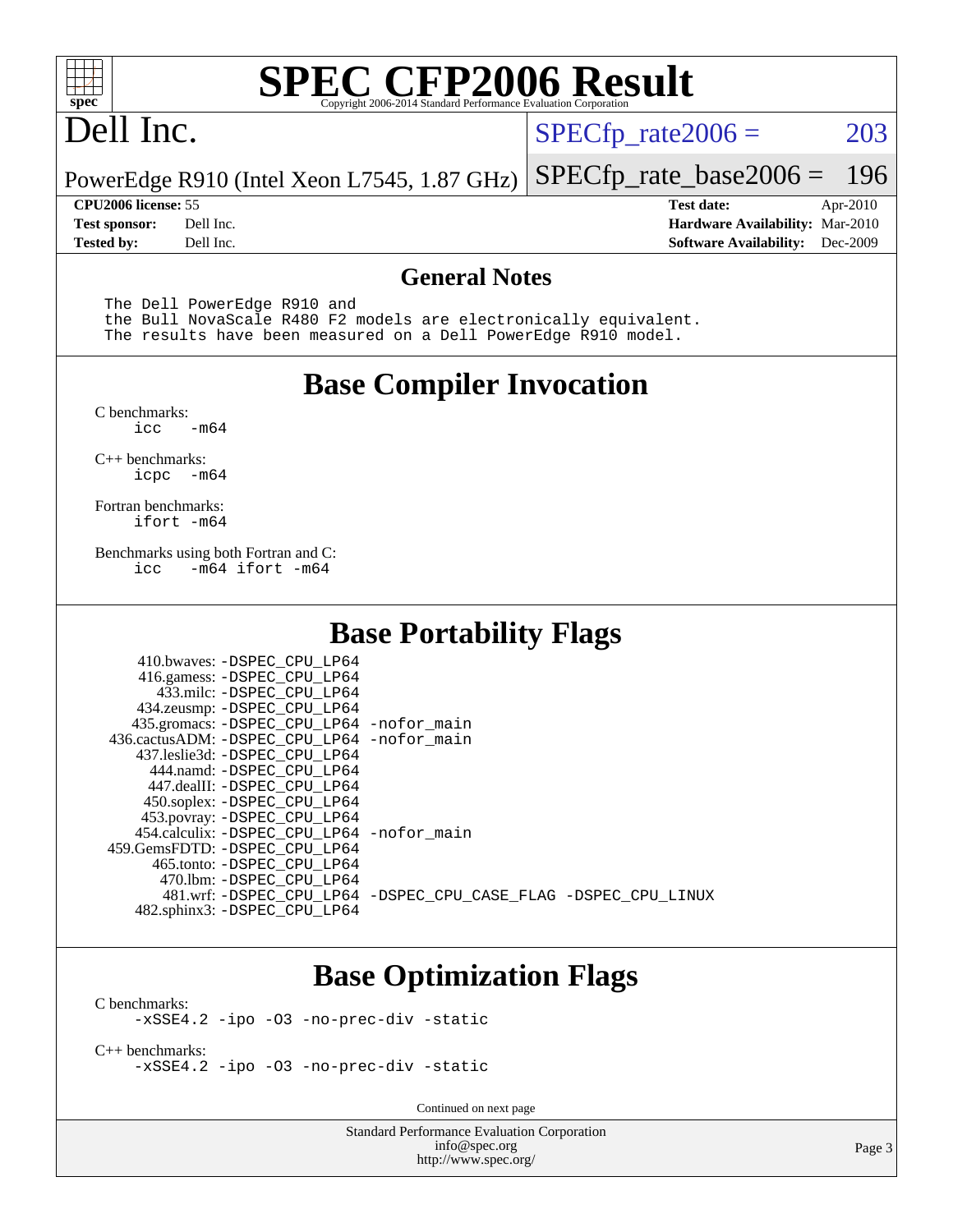

## Dell Inc.

 $SPECTp_rate2006 = 203$ 

PowerEdge R910 (Intel Xeon L7545, 1.87 GHz) [SPECfp\\_rate\\_base2006 =](http://www.spec.org/auto/cpu2006/Docs/result-fields.html#SPECfpratebase2006) 196

**[CPU2006 license:](http://www.spec.org/auto/cpu2006/Docs/result-fields.html#CPU2006license)** 55 **[Test date:](http://www.spec.org/auto/cpu2006/Docs/result-fields.html#Testdate)** Apr-2010 **[Test sponsor:](http://www.spec.org/auto/cpu2006/Docs/result-fields.html#Testsponsor)** Dell Inc. **[Hardware Availability:](http://www.spec.org/auto/cpu2006/Docs/result-fields.html#HardwareAvailability)** Mar-2010 **[Tested by:](http://www.spec.org/auto/cpu2006/Docs/result-fields.html#Testedby)** Dell Inc. **[Software Availability:](http://www.spec.org/auto/cpu2006/Docs/result-fields.html#SoftwareAvailability)** Dec-2009

### **[Base Optimization Flags \(Continued\)](http://www.spec.org/auto/cpu2006/Docs/result-fields.html#BaseOptimizationFlags)**

[Fortran benchmarks](http://www.spec.org/auto/cpu2006/Docs/result-fields.html#Fortranbenchmarks): [-xSSE4.2](http://www.spec.org/cpu2006/results/res2010q3/cpu2006-20100621-11902.flags.html#user_FCbase_f-xSSE42_f91528193cf0b216347adb8b939d4107) [-ipo](http://www.spec.org/cpu2006/results/res2010q3/cpu2006-20100621-11902.flags.html#user_FCbase_f-ipo) [-O3](http://www.spec.org/cpu2006/results/res2010q3/cpu2006-20100621-11902.flags.html#user_FCbase_f-O3) [-no-prec-div](http://www.spec.org/cpu2006/results/res2010q3/cpu2006-20100621-11902.flags.html#user_FCbase_f-no-prec-div) [-static](http://www.spec.org/cpu2006/results/res2010q3/cpu2006-20100621-11902.flags.html#user_FCbase_f-static)

[Benchmarks using both Fortran and C](http://www.spec.org/auto/cpu2006/Docs/result-fields.html#BenchmarksusingbothFortranandC): [-xSSE4.2](http://www.spec.org/cpu2006/results/res2010q3/cpu2006-20100621-11902.flags.html#user_CC_FCbase_f-xSSE42_f91528193cf0b216347adb8b939d4107) [-ipo](http://www.spec.org/cpu2006/results/res2010q3/cpu2006-20100621-11902.flags.html#user_CC_FCbase_f-ipo) [-O3](http://www.spec.org/cpu2006/results/res2010q3/cpu2006-20100621-11902.flags.html#user_CC_FCbase_f-O3) [-no-prec-div](http://www.spec.org/cpu2006/results/res2010q3/cpu2006-20100621-11902.flags.html#user_CC_FCbase_f-no-prec-div) [-static](http://www.spec.org/cpu2006/results/res2010q3/cpu2006-20100621-11902.flags.html#user_CC_FCbase_f-static)

**[Peak Compiler Invocation](http://www.spec.org/auto/cpu2006/Docs/result-fields.html#PeakCompilerInvocation)**

[C benchmarks \(except as noted below\)](http://www.spec.org/auto/cpu2006/Docs/result-fields.html#Cbenchmarksexceptasnotedbelow):  $\text{icc}$  -m64

482.sphinx3: [icc -m32](http://www.spec.org/cpu2006/results/res2010q3/cpu2006-20100621-11902.flags.html#user_peakCCLD482_sphinx3_intel_icc_32bit_a6a621f8d50482236b970c6ac5f55f93)

[C++ benchmarks \(except as noted below\):](http://www.spec.org/auto/cpu2006/Docs/result-fields.html#CXXbenchmarksexceptasnotedbelow) [icpc -m64](http://www.spec.org/cpu2006/results/res2010q3/cpu2006-20100621-11902.flags.html#user_CXXpeak_intel_icpc_64bit_bedb90c1146cab66620883ef4f41a67e)

450.soplex: [icpc -m32](http://www.spec.org/cpu2006/results/res2010q3/cpu2006-20100621-11902.flags.html#user_peakCXXLD450_soplex_intel_icpc_32bit_4e5a5ef1a53fd332b3c49e69c3330699)

[Fortran benchmarks](http://www.spec.org/auto/cpu2006/Docs/result-fields.html#Fortranbenchmarks): [ifort -m64](http://www.spec.org/cpu2006/results/res2010q3/cpu2006-20100621-11902.flags.html#user_FCpeak_intel_ifort_64bit_ee9d0fb25645d0210d97eb0527dcc06e)

[Benchmarks using both Fortran and C](http://www.spec.org/auto/cpu2006/Docs/result-fields.html#BenchmarksusingbothFortranandC): [icc -m64](http://www.spec.org/cpu2006/results/res2010q3/cpu2006-20100621-11902.flags.html#user_CC_FCpeak_intel_icc_64bit_0b7121f5ab7cfabee23d88897260401c) [ifort -m64](http://www.spec.org/cpu2006/results/res2010q3/cpu2006-20100621-11902.flags.html#user_CC_FCpeak_intel_ifort_64bit_ee9d0fb25645d0210d97eb0527dcc06e)

#### **[Peak Portability Flags](http://www.spec.org/auto/cpu2006/Docs/result-fields.html#PeakPortabilityFlags)**

| 410.bwaves: -DSPEC CPU LP64                |                                                                |
|--------------------------------------------|----------------------------------------------------------------|
| 416.gamess: -DSPEC CPU LP64                |                                                                |
| 433.milc: -DSPEC CPU LP64                  |                                                                |
| 434.zeusmp: -DSPEC_CPU_LP64                |                                                                |
| 435.gromacs: -DSPEC_CPU_LP64 -nofor_main   |                                                                |
| 436.cactusADM: -DSPEC CPU LP64 -nofor main |                                                                |
| 437.leslie3d: -DSPEC CPU LP64              |                                                                |
| 444.namd: -DSPEC CPU LP64                  |                                                                |
| 447.dealII: -DSPEC CPU LP64                |                                                                |
| 453.povray: -DSPEC_CPU_LP64                |                                                                |
| 454.calculix: -DSPEC_CPU_LP64 -nofor_main  |                                                                |
| 459.GemsFDTD: -DSPEC CPU LP64              |                                                                |
| 465.tonto: -DSPEC CPU LP64                 |                                                                |
| 470.1bm: -DSPEC CPU LP64                   |                                                                |
|                                            | 481.wrf: -DSPEC_CPU_LP64 -DSPEC_CPU_CASE_FLAG -DSPEC_CPU_LINUX |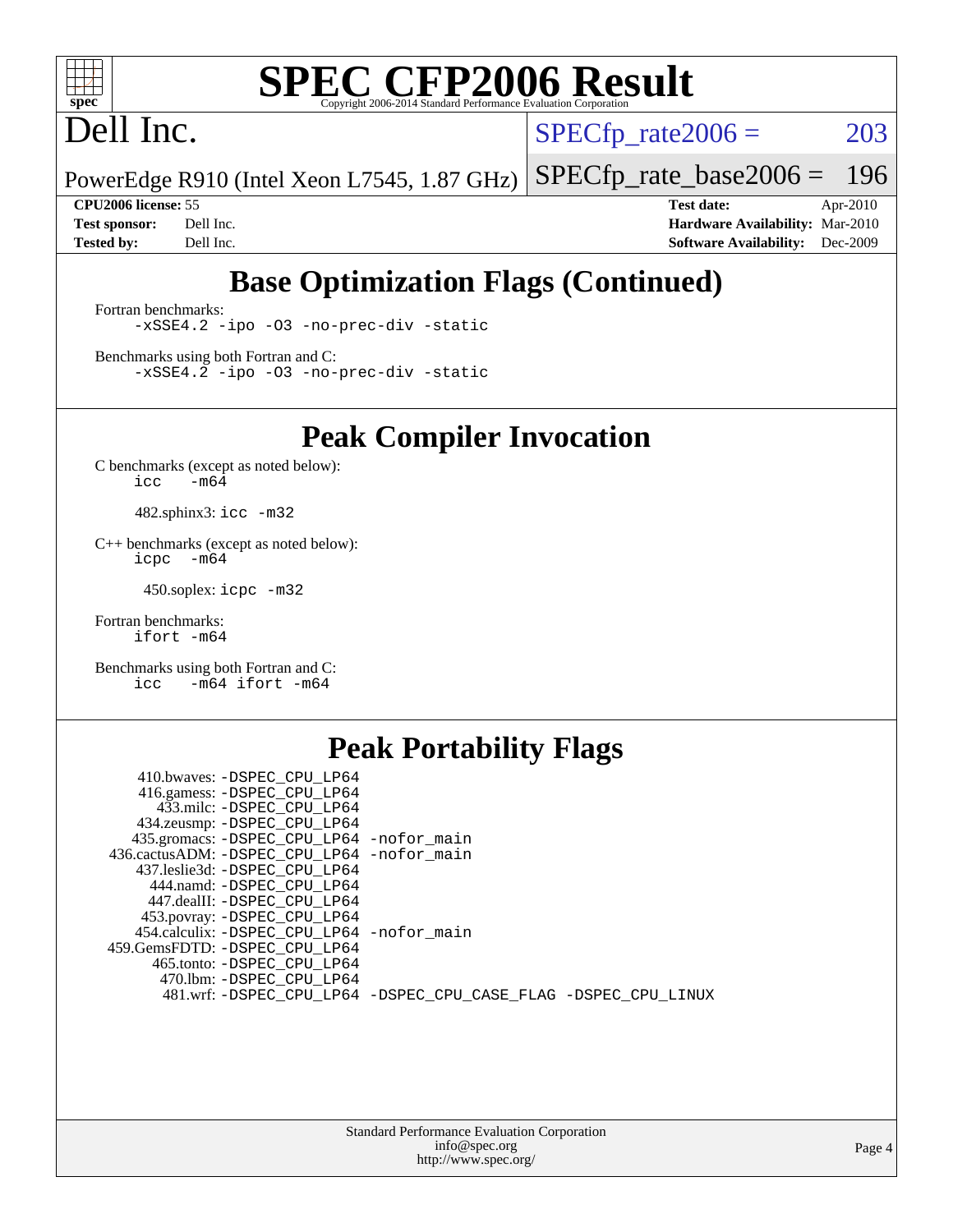

## Dell Inc.

 $SPECTp\_rate2006 = 203$ 

PowerEdge R910 (Intel Xeon L7545, 1.87 GHz) [SPECfp\\_rate\\_base2006 =](http://www.spec.org/auto/cpu2006/Docs/result-fields.html#SPECfpratebase2006) 196

**[CPU2006 license:](http://www.spec.org/auto/cpu2006/Docs/result-fields.html#CPU2006license)** 55 **[Test date:](http://www.spec.org/auto/cpu2006/Docs/result-fields.html#Testdate)** Apr-2010 **[Test sponsor:](http://www.spec.org/auto/cpu2006/Docs/result-fields.html#Testsponsor)** Dell Inc. **[Hardware Availability:](http://www.spec.org/auto/cpu2006/Docs/result-fields.html#HardwareAvailability)** Mar-2010 **[Tested by:](http://www.spec.org/auto/cpu2006/Docs/result-fields.html#Testedby)** Dell Inc. **[Software Availability:](http://www.spec.org/auto/cpu2006/Docs/result-fields.html#SoftwareAvailability)** Dec-2009

#### **[Peak Optimization Flags](http://www.spec.org/auto/cpu2006/Docs/result-fields.html#PeakOptimizationFlags)**

#### [C benchmarks](http://www.spec.org/auto/cpu2006/Docs/result-fields.html#Cbenchmarks):

 433.milc: [-xSSE4.2](http://www.spec.org/cpu2006/results/res2010q3/cpu2006-20100621-11902.flags.html#user_peakPASS2_CFLAGSPASS2_LDFLAGS433_milc_f-xSSE42_f91528193cf0b216347adb8b939d4107)(pass 2) [-prof-gen](http://www.spec.org/cpu2006/results/res2010q3/cpu2006-20100621-11902.flags.html#user_peakPASS1_CFLAGSPASS1_LDFLAGS433_milc_prof_gen_e43856698f6ca7b7e442dfd80e94a8fc)(pass 1) [-ipo](http://www.spec.org/cpu2006/results/res2010q3/cpu2006-20100621-11902.flags.html#user_peakPASS2_CFLAGSPASS2_LDFLAGS433_milc_f-ipo)(pass 2) [-O3](http://www.spec.org/cpu2006/results/res2010q3/cpu2006-20100621-11902.flags.html#user_peakPASS2_CFLAGSPASS2_LDFLAGS433_milc_f-O3)(pass 2) [-no-prec-div](http://www.spec.org/cpu2006/results/res2010q3/cpu2006-20100621-11902.flags.html#user_peakPASS2_CFLAGSPASS2_LDFLAGS433_milc_f-no-prec-div)(pass 2) [-static](http://www.spec.org/cpu2006/results/res2010q3/cpu2006-20100621-11902.flags.html#user_peakPASS2_CFLAGSPASS2_LDFLAGS433_milc_f-static)(pass 2) [-prof-use](http://www.spec.org/cpu2006/results/res2010q3/cpu2006-20100621-11902.flags.html#user_peakPASS2_CFLAGSPASS2_LDFLAGS433_milc_prof_use_bccf7792157ff70d64e32fe3e1250b55)(pass 2) [-fno-alias](http://www.spec.org/cpu2006/results/res2010q3/cpu2006-20100621-11902.flags.html#user_peakOPTIMIZE433_milc_f-no-alias_694e77f6c5a51e658e82ccff53a9e63a) [-opt-prefetch](http://www.spec.org/cpu2006/results/res2010q3/cpu2006-20100621-11902.flags.html#user_peakOPTIMIZE433_milc_f-opt-prefetch) 470.1bm:  $-xSSE4$ . 2(pass 2)  $-prof-gen(pass 1) -ipo(pass 2) -O3(pass 2)$  $-prof-gen(pass 1) -ipo(pass 2) -O3(pass 2)$  $-prof-gen(pass 1) -ipo(pass 2) -O3(pass 2)$  $-prof-gen(pass 1) -ipo(pass 2) -O3(pass 2)$  $-prof-gen(pass 1) -ipo(pass 2) -O3(pass 2)$  $-prof-gen(pass 1) -ipo(pass 2) -O3(pass 2)$ [-no-prec-div](http://www.spec.org/cpu2006/results/res2010q3/cpu2006-20100621-11902.flags.html#user_peakPASS2_CFLAGSPASS2_LDFLAGS470_lbm_f-no-prec-div)(pass 2) [-static](http://www.spec.org/cpu2006/results/res2010q3/cpu2006-20100621-11902.flags.html#user_peakPASS2_CFLAGSPASS2_LDFLAGS470_lbm_f-static)(pass 2) [-prof-use](http://www.spec.org/cpu2006/results/res2010q3/cpu2006-20100621-11902.flags.html#user_peakPASS2_CFLAGSPASS2_LDFLAGS470_lbm_prof_use_bccf7792157ff70d64e32fe3e1250b55)(pass 2) [-opt-malloc-options=3](http://www.spec.org/cpu2006/results/res2010q3/cpu2006-20100621-11902.flags.html#user_peakOPTIMIZE470_lbm_f-opt-malloc-options_13ab9b803cf986b4ee62f0a5998c2238) [-ansi-alias](http://www.spec.org/cpu2006/results/res2010q3/cpu2006-20100621-11902.flags.html#user_peakOPTIMIZE470_lbm_f-ansi-alias) [-auto-ilp32](http://www.spec.org/cpu2006/results/res2010q3/cpu2006-20100621-11902.flags.html#user_peakCOPTIMIZE470_lbm_f-auto-ilp32) 482.sphinx3: [-xSSE4.2](http://www.spec.org/cpu2006/results/res2010q3/cpu2006-20100621-11902.flags.html#user_peakOPTIMIZE482_sphinx3_f-xSSE42_f91528193cf0b216347adb8b939d4107) [-ipo](http://www.spec.org/cpu2006/results/res2010q3/cpu2006-20100621-11902.flags.html#user_peakOPTIMIZE482_sphinx3_f-ipo) [-O3](http://www.spec.org/cpu2006/results/res2010q3/cpu2006-20100621-11902.flags.html#user_peakOPTIMIZE482_sphinx3_f-O3) [-no-prec-div](http://www.spec.org/cpu2006/results/res2010q3/cpu2006-20100621-11902.flags.html#user_peakOPTIMIZE482_sphinx3_f-no-prec-div) [-static](http://www.spec.org/cpu2006/results/res2010q3/cpu2006-20100621-11902.flags.html#user_peakOPTIMIZE482_sphinx3_f-static) [-unroll2](http://www.spec.org/cpu2006/results/res2010q3/cpu2006-20100621-11902.flags.html#user_peakCOPTIMIZE482_sphinx3_f-unroll_784dae83bebfb236979b41d2422d7ec2) [C++ benchmarks:](http://www.spec.org/auto/cpu2006/Docs/result-fields.html#CXXbenchmarks) 444.namd: [-xSSE4.2](http://www.spec.org/cpu2006/results/res2010q3/cpu2006-20100621-11902.flags.html#user_peakPASS2_CXXFLAGSPASS2_LDFLAGS444_namd_f-xSSE42_f91528193cf0b216347adb8b939d4107)(pass 2) [-prof-gen](http://www.spec.org/cpu2006/results/res2010q3/cpu2006-20100621-11902.flags.html#user_peakPASS1_CXXFLAGSPASS1_LDFLAGS444_namd_prof_gen_e43856698f6ca7b7e442dfd80e94a8fc)(pass 1) [-ipo](http://www.spec.org/cpu2006/results/res2010q3/cpu2006-20100621-11902.flags.html#user_peakPASS2_CXXFLAGSPASS2_LDFLAGS444_namd_f-ipo)(pass 2) [-O3](http://www.spec.org/cpu2006/results/res2010q3/cpu2006-20100621-11902.flags.html#user_peakPASS2_CXXFLAGSPASS2_LDFLAGS444_namd_f-O3)(pass 2) [-no-prec-div](http://www.spec.org/cpu2006/results/res2010q3/cpu2006-20100621-11902.flags.html#user_peakPASS2_CXXFLAGSPASS2_LDFLAGS444_namd_f-no-prec-div)(pass 2) [-static](http://www.spec.org/cpu2006/results/res2010q3/cpu2006-20100621-11902.flags.html#user_peakPASS2_CXXFLAGSPASS2_LDFLAGS444_namd_f-static)(pass 2) [-prof-use](http://www.spec.org/cpu2006/results/res2010q3/cpu2006-20100621-11902.flags.html#user_peakPASS2_CXXFLAGSPASS2_LDFLAGS444_namd_prof_use_bccf7792157ff70d64e32fe3e1250b55)(pass 2) [-fno-alias](http://www.spec.org/cpu2006/results/res2010q3/cpu2006-20100621-11902.flags.html#user_peakCXXOPTIMIZE444_namd_f-no-alias_694e77f6c5a51e658e82ccff53a9e63a) [-auto-ilp32](http://www.spec.org/cpu2006/results/res2010q3/cpu2006-20100621-11902.flags.html#user_peakCXXOPTIMIZE444_namd_f-auto-ilp32) 447.dealII: basepeak = yes 450.soplex: [-xSSE4.2](http://www.spec.org/cpu2006/results/res2010q3/cpu2006-20100621-11902.flags.html#user_peakPASS2_CXXFLAGSPASS2_LDFLAGS450_soplex_f-xSSE42_f91528193cf0b216347adb8b939d4107)(pass 2) [-prof-gen](http://www.spec.org/cpu2006/results/res2010q3/cpu2006-20100621-11902.flags.html#user_peakPASS1_CXXFLAGSPASS1_LDFLAGS450_soplex_prof_gen_e43856698f6ca7b7e442dfd80e94a8fc)(pass 1) [-ipo](http://www.spec.org/cpu2006/results/res2010q3/cpu2006-20100621-11902.flags.html#user_peakPASS2_CXXFLAGSPASS2_LDFLAGS450_soplex_f-ipo)(pass 2) [-O3](http://www.spec.org/cpu2006/results/res2010q3/cpu2006-20100621-11902.flags.html#user_peakPASS2_CXXFLAGSPASS2_LDFLAGS450_soplex_f-O3)(pass 2) [-no-prec-div](http://www.spec.org/cpu2006/results/res2010q3/cpu2006-20100621-11902.flags.html#user_peakPASS2_CXXFLAGSPASS2_LDFLAGS450_soplex_f-no-prec-div)(pass 2) [-static](http://www.spec.org/cpu2006/results/res2010q3/cpu2006-20100621-11902.flags.html#user_peakPASS2_CXXFLAGSPASS2_LDFLAGS450_soplex_f-static)(pass 2) [-prof-use](http://www.spec.org/cpu2006/results/res2010q3/cpu2006-20100621-11902.flags.html#user_peakPASS2_CXXFLAGSPASS2_LDFLAGS450_soplex_prof_use_bccf7792157ff70d64e32fe3e1250b55)(pass 2) [-opt-malloc-options=3](http://www.spec.org/cpu2006/results/res2010q3/cpu2006-20100621-11902.flags.html#user_peakOPTIMIZE450_soplex_f-opt-malloc-options_13ab9b803cf986b4ee62f0a5998c2238) 453.povray: [-xSSE4.2](http://www.spec.org/cpu2006/results/res2010q3/cpu2006-20100621-11902.flags.html#user_peakPASS2_CXXFLAGSPASS2_LDFLAGS453_povray_f-xSSE42_f91528193cf0b216347adb8b939d4107)(pass 2) [-prof-gen](http://www.spec.org/cpu2006/results/res2010q3/cpu2006-20100621-11902.flags.html#user_peakPASS1_CXXFLAGSPASS1_LDFLAGS453_povray_prof_gen_e43856698f6ca7b7e442dfd80e94a8fc)(pass 1) [-ipo](http://www.spec.org/cpu2006/results/res2010q3/cpu2006-20100621-11902.flags.html#user_peakPASS2_CXXFLAGSPASS2_LDFLAGS453_povray_f-ipo)(pass 2) [-O3](http://www.spec.org/cpu2006/results/res2010q3/cpu2006-20100621-11902.flags.html#user_peakPASS2_CXXFLAGSPASS2_LDFLAGS453_povray_f-O3)(pass 2) [-no-prec-div](http://www.spec.org/cpu2006/results/res2010q3/cpu2006-20100621-11902.flags.html#user_peakPASS2_CXXFLAGSPASS2_LDFLAGS453_povray_f-no-prec-div)(pass 2) [-static](http://www.spec.org/cpu2006/results/res2010q3/cpu2006-20100621-11902.flags.html#user_peakPASS2_CXXFLAGSPASS2_LDFLAGS453_povray_f-static)(pass 2) [-prof-use](http://www.spec.org/cpu2006/results/res2010q3/cpu2006-20100621-11902.flags.html#user_peakPASS2_CXXFLAGSPASS2_LDFLAGS453_povray_prof_use_bccf7792157ff70d64e32fe3e1250b55)(pass 2) [-unroll4](http://www.spec.org/cpu2006/results/res2010q3/cpu2006-20100621-11902.flags.html#user_peakCXXOPTIMIZE453_povray_f-unroll_4e5e4ed65b7fd20bdcd365bec371b81f) [-ansi-alias](http://www.spec.org/cpu2006/results/res2010q3/cpu2006-20100621-11902.flags.html#user_peakCXXOPTIMIZE453_povray_f-ansi-alias) [Fortran benchmarks](http://www.spec.org/auto/cpu2006/Docs/result-fields.html#Fortranbenchmarks): 410.bwaves: [-xSSE4.2](http://www.spec.org/cpu2006/results/res2010q3/cpu2006-20100621-11902.flags.html#user_peakOPTIMIZE410_bwaves_f-xSSE42_f91528193cf0b216347adb8b939d4107) [-ipo](http://www.spec.org/cpu2006/results/res2010q3/cpu2006-20100621-11902.flags.html#user_peakOPTIMIZE410_bwaves_f-ipo) [-O3](http://www.spec.org/cpu2006/results/res2010q3/cpu2006-20100621-11902.flags.html#user_peakOPTIMIZE410_bwaves_f-O3) [-no-prec-div](http://www.spec.org/cpu2006/results/res2010q3/cpu2006-20100621-11902.flags.html#user_peakOPTIMIZE410_bwaves_f-no-prec-div) [-static](http://www.spec.org/cpu2006/results/res2010q3/cpu2006-20100621-11902.flags.html#user_peakOPTIMIZE410_bwaves_f-static) [-opt-prefetch](http://www.spec.org/cpu2006/results/res2010q3/cpu2006-20100621-11902.flags.html#user_peakOPTIMIZE410_bwaves_f-opt-prefetch)  $416$ .gamess:  $-xSSE4$ .  $2(pass 2)$  -prof-qen(pass 1) [-ipo](http://www.spec.org/cpu2006/results/res2010q3/cpu2006-20100621-11902.flags.html#user_peakPASS2_FFLAGSPASS2_LDFLAGS416_gamess_f-ipo)(pass 2) -03(pass 2) [-no-prec-div](http://www.spec.org/cpu2006/results/res2010q3/cpu2006-20100621-11902.flags.html#user_peakPASS2_FFLAGSPASS2_LDFLAGS416_gamess_f-no-prec-div)(pass 2) [-static](http://www.spec.org/cpu2006/results/res2010q3/cpu2006-20100621-11902.flags.html#user_peakPASS2_FFLAGSPASS2_LDFLAGS416_gamess_f-static)(pass 2) [-prof-use](http://www.spec.org/cpu2006/results/res2010q3/cpu2006-20100621-11902.flags.html#user_peakPASS2_FFLAGSPASS2_LDFLAGS416_gamess_prof_use_bccf7792157ff70d64e32fe3e1250b55)(pass 2) [-unroll2](http://www.spec.org/cpu2006/results/res2010q3/cpu2006-20100621-11902.flags.html#user_peakOPTIMIZE416_gamess_f-unroll_784dae83bebfb236979b41d2422d7ec2) [-Ob0](http://www.spec.org/cpu2006/results/res2010q3/cpu2006-20100621-11902.flags.html#user_peakOPTIMIZE416_gamess_f-Ob_n_fbe6f6428adb7d4b74b1e99bb2444c2d) [-ansi-alias](http://www.spec.org/cpu2006/results/res2010q3/cpu2006-20100621-11902.flags.html#user_peakOPTIMIZE416_gamess_f-ansi-alias) [-scalar-rep-](http://www.spec.org/cpu2006/results/res2010q3/cpu2006-20100621-11902.flags.html#user_peakOPTIMIZE416_gamess_f-disablescalarrep_abbcad04450fb118e4809c81d83c8a1d) 434.zeusmp: basepeak = yes 437.leslie3d: [-xSSE4.2](http://www.spec.org/cpu2006/results/res2010q3/cpu2006-20100621-11902.flags.html#user_peakOPTIMIZE437_leslie3d_f-xSSE42_f91528193cf0b216347adb8b939d4107) [-ipo](http://www.spec.org/cpu2006/results/res2010q3/cpu2006-20100621-11902.flags.html#user_peakOPTIMIZE437_leslie3d_f-ipo) [-O3](http://www.spec.org/cpu2006/results/res2010q3/cpu2006-20100621-11902.flags.html#user_peakOPTIMIZE437_leslie3d_f-O3) [-no-prec-div](http://www.spec.org/cpu2006/results/res2010q3/cpu2006-20100621-11902.flags.html#user_peakOPTIMIZE437_leslie3d_f-no-prec-div) [-static](http://www.spec.org/cpu2006/results/res2010q3/cpu2006-20100621-11902.flags.html#user_peakOPTIMIZE437_leslie3d_f-static) 459.GemsFDTD: [-xSSE4.2](http://www.spec.org/cpu2006/results/res2010q3/cpu2006-20100621-11902.flags.html#user_peakPASS2_FFLAGSPASS2_LDFLAGS459_GemsFDTD_f-xSSE42_f91528193cf0b216347adb8b939d4107)(pass 2) [-prof-gen](http://www.spec.org/cpu2006/results/res2010q3/cpu2006-20100621-11902.flags.html#user_peakPASS1_FFLAGSPASS1_LDFLAGS459_GemsFDTD_prof_gen_e43856698f6ca7b7e442dfd80e94a8fc)(pass 1) [-ipo](http://www.spec.org/cpu2006/results/res2010q3/cpu2006-20100621-11902.flags.html#user_peakPASS2_FFLAGSPASS2_LDFLAGS459_GemsFDTD_f-ipo)(pass 2) [-O3](http://www.spec.org/cpu2006/results/res2010q3/cpu2006-20100621-11902.flags.html#user_peakPASS2_FFLAGSPASS2_LDFLAGS459_GemsFDTD_f-O3)(pass 2) [-no-prec-div](http://www.spec.org/cpu2006/results/res2010q3/cpu2006-20100621-11902.flags.html#user_peakPASS2_FFLAGSPASS2_LDFLAGS459_GemsFDTD_f-no-prec-div)(pass 2) [-static](http://www.spec.org/cpu2006/results/res2010q3/cpu2006-20100621-11902.flags.html#user_peakPASS2_FFLAGSPASS2_LDFLAGS459_GemsFDTD_f-static)(pass 2) [-prof-use](http://www.spec.org/cpu2006/results/res2010q3/cpu2006-20100621-11902.flags.html#user_peakPASS2_FFLAGSPASS2_LDFLAGS459_GemsFDTD_prof_use_bccf7792157ff70d64e32fe3e1250b55)(pass 2) [-unroll2](http://www.spec.org/cpu2006/results/res2010q3/cpu2006-20100621-11902.flags.html#user_peakOPTIMIZE459_GemsFDTD_f-unroll_784dae83bebfb236979b41d2422d7ec2) [-Ob0](http://www.spec.org/cpu2006/results/res2010q3/cpu2006-20100621-11902.flags.html#user_peakOPTIMIZE459_GemsFDTD_f-Ob_n_fbe6f6428adb7d4b74b1e99bb2444c2d)  $465$ .tonto:  $-xSSE4$ .  $2(pass 2)$  [-prof-gen](http://www.spec.org/cpu2006/results/res2010q3/cpu2006-20100621-11902.flags.html#user_peakPASS1_FFLAGSPASS1_LDFLAGS465_tonto_prof_gen_e43856698f6ca7b7e442dfd80e94a8fc)(pass 1) [-ipo](http://www.spec.org/cpu2006/results/res2010q3/cpu2006-20100621-11902.flags.html#user_peakPASS2_FFLAGSPASS2_LDFLAGS465_tonto_f-ipo)(pass 2) [-O3](http://www.spec.org/cpu2006/results/res2010q3/cpu2006-20100621-11902.flags.html#user_peakPASS2_FFLAGSPASS2_LDFLAGS465_tonto_f-O3)(pass 2) [-no-prec-div](http://www.spec.org/cpu2006/results/res2010q3/cpu2006-20100621-11902.flags.html#user_peakPASS2_FFLAGSPASS2_LDFLAGS465_tonto_f-no-prec-div)(pass 2) [-static](http://www.spec.org/cpu2006/results/res2010q3/cpu2006-20100621-11902.flags.html#user_peakPASS2_FFLAGSPASS2_LDFLAGS465_tonto_f-static)(pass 2) [-prof-use](http://www.spec.org/cpu2006/results/res2010q3/cpu2006-20100621-11902.flags.html#user_peakPASS2_FFLAGSPASS2_LDFLAGS465_tonto_prof_use_bccf7792157ff70d64e32fe3e1250b55)(pass 2) [-unroll4](http://www.spec.org/cpu2006/results/res2010q3/cpu2006-20100621-11902.flags.html#user_peakOPTIMIZE465_tonto_f-unroll_4e5e4ed65b7fd20bdcd365bec371b81f) [-auto](http://www.spec.org/cpu2006/results/res2010q3/cpu2006-20100621-11902.flags.html#user_peakOPTIMIZE465_tonto_f-auto) [-inline-calloc](http://www.spec.org/cpu2006/results/res2010q3/cpu2006-20100621-11902.flags.html#user_peakOPTIMIZE465_tonto_f-inline-calloc) [-opt-malloc-options=3](http://www.spec.org/cpu2006/results/res2010q3/cpu2006-20100621-11902.flags.html#user_peakOPTIMIZE465_tonto_f-opt-malloc-options_13ab9b803cf986b4ee62f0a5998c2238) [Benchmarks using both Fortran and C](http://www.spec.org/auto/cpu2006/Docs/result-fields.html#BenchmarksusingbothFortranandC): Continued on next page